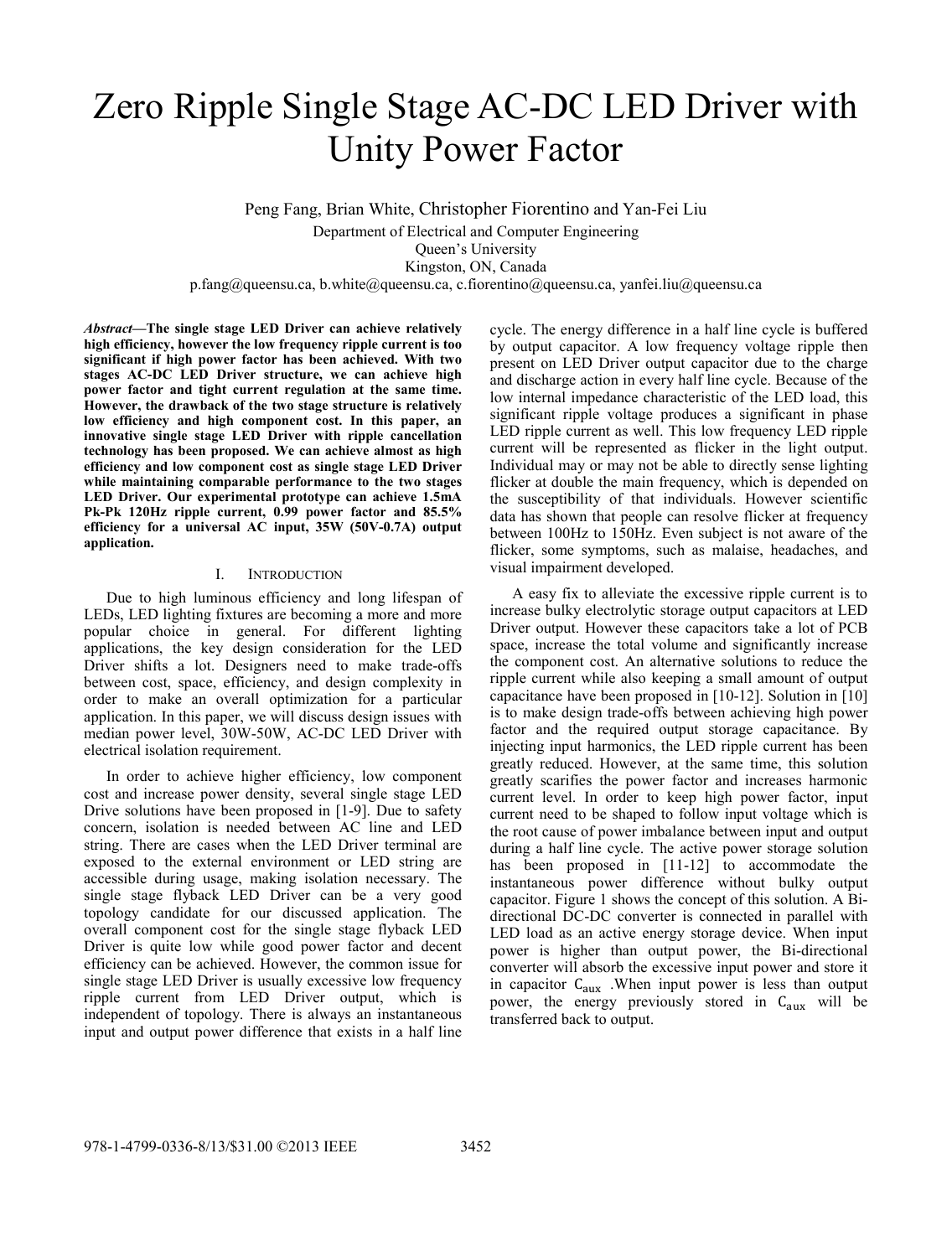

Fig. 1 LED Driver with active energy storage

This active energy storage solution can achieve high power factor, low output capacitance requirement while minimizing the low frequency LED ripple current at the same time. However, there are also drawbacks from this solution.

- 1. A significant amount of output power has been converted first by PFC then back and forth by the Bidirectional converter before it is finally delivered to the output. The theoretical efficiency of this solution will have an obvious drop from a conventional single stage solution.
- The peak voltage across capacitor  $C_{aux}$  can be relatively high as ceramic capacitor is used in [11-12]. This high voltage imposes significant voltage stress on the power devices of the Bi-directional converter. High voltage rating device is needed. The component cost from the Bi-directional converter make this solution less desirable.

A conventional two stages LED Driver can achieve high power factor and tight output current regulation at the same time. The topologies for front stage PFC and second stage DC-DC can vary depended on the application. Figure 2 shows a popular two stages AC-DC LED Driver structure with power rating around 30W-50W.



Fig. 2 Conventional two stage flyback PFC plus Buck Converter structure

The front stage flyback converter can achieve high power factor and produce a low intermediate voltage, which can reduce the voltage stress for the second stage DC-DC converter. The second stage buck converter can achieve tight LED current regulation with low component cost and high efficiency. For power level higher than 50W, the front stage PFC topology is gradually shifted from flyback to boost, and the second stage DC-DC changes accordingly too. The choice of topologies is usually made according to the key requirement of that particular product. For example, when the power rating higher than 150W, the first stage PFC is usually built with boost converter in order to minimize component stress and achieve high power factor, while the second stage DC-DC is built with resonant converter for high efficiency. This structure is not a good choice for low to median power level applications in which cost reduction is a great concern. Different power driver topologies have been investigated in [13-17] suitable for different applications. For two stages structure, all output power need to be converted twice, so in general the efficiency is greatly suffered. In addition, a higher component cost and larger PCB board area needs to be paid for two stages structure compare to single stage structure.

A summary of the pros and cons of the above discussed LED Driver solutions is made below:

Single stage LED Driver can achieve high efficiency and low component cost. However the LED ripple current is too significant if high power factor need to be achieved.

The solution proposed in [11-12] can greatly reduce the LED ripple current. However, there is a large amount of power being converted three times before it is finally delivered to output. The component cost and design complexity from the Bi-directional converter also make this solution less desirable.

Two stages LED Driver is a time proofed standard technology. High power factor and tight current regulation can be achieved. Efficiency of the two stages structure is lower than single stage structure in general. A Boost PFC cascaded with a resonant isolated converter can achieve high efficiency, however the component cost is relatively too high for low power application.

The target improvement we are going to make in our proposed solution is to achieve high efficiency, low component cost as the single stage LED Driver while maintaining comparable performance to the two stages solution. Figure 3 illustrates the concept of our proposed solution.



Fig. 3 The concept of our proposed solution

As it is shown in Fig. 3, the output voltage of PFC,  $V_{01}$ , is connected in series with the ripple cancellation converter (RCC) output voltage  $V_{a3}$ . The sum of  $V_{a1}$  and  $V_{a3}$ ,  $V_{out}$ , becomes the voltage across LED string. There are two key features in this solution:

1.  $V_{o1}$  has much higher average voltage than  $V_{o3}$ , so most of the power delivered to the output is directly from PFC converter.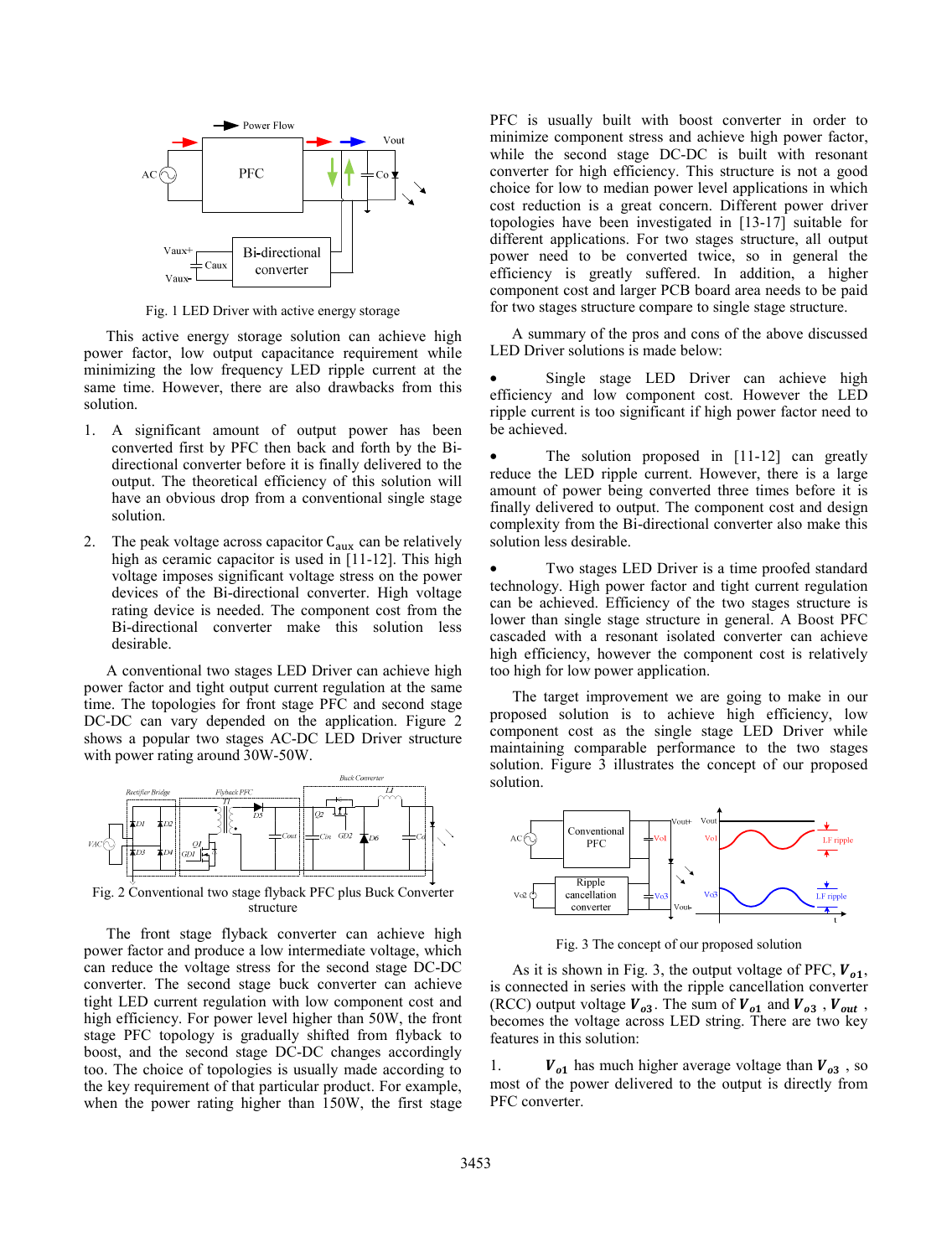2. The output voltage of the RCC,  $V_{a3}$ , contains a low frequency AC component which can fully cancel the low frequency output voltage ripple from PFC output  $V_{01}$ . This way, the sum of these two voltages is a low frequency ripple free DC voltage and so the LED Driver current is a DC value.

In our experimental prototype, the average output voltage for  $V_{o1}$  is 45V and the average output voltage of  $V_{03}$  is 5V. So 90% of the output power is directly transferred from PFC converter while 10% of the output power is transferred from voltage source  $V_{02}$ . The voltage source  $V_{o2}$  is actually an auxiliary output from the PFC, so only 10% of the total output power has been converted twice. The total efficiency is very close to the single stage LED Driver. Due to a low level of power, voltage and current handled by the RCC, the cost of power components from the RCC is also very low. Very encouraging efficiency, performance and low component cost have been achieved in our experimental prototype.

This paper is organized in the following order: in section II, the operating principle of the proposed technology will be discussed. Section III will review the design considerations. In section IV, the control diagram will be presented with a detailed description. The circuit implementation will be discussed in section V, followed by the experimental result in section VI and the paper ends in section VII with the conclusion.

# II. OPERATING PRINCIPLE

Figure 4 shows the power stage structure of the proposed ripple cancellation LED Driver. The input voltage for the RCC is  $V_{o2}$ , which is an auxiliary output voltage from the flyback PFC. The RCC is implemented by buck converter for achieving high efficiency and low component cost. The output of the RCC,  $V_{03}$ , is connected in series with the flyback PFC main output voltage,  $V_{o1}$ , to provide power to the LED string.



Fig. 4 The proposed ripple cancellation LED Driver

When high power factor has been achieved, a significant ripple voltage at twice the AC line frequency presents itself on the PFC output. The PFC main output,  $V_{01}$ , can be described by Eq. (1) below:

$$
V_{o1} = V_{dc1} + V_{rip1}
$$
 (1)

The output of the RCC,  $V_{o3}$ , can be described by Eq. (2):

$$
V_{o3} = V_{dc3} + V_{rip3} \tag{2}
$$

The sum of  $V_{o1}$  and  $V_{o3}$  becomes:

$$
V_{out} = V_{o1} + V_{o3}
$$
  
=  $(V_{dc1} + V_{dc3}) + (V_{rip1} + V_{rip3})$  (3)

In the above Eqs. (1), (2) & (3),  $V_{dc1}$ ,  $V_{dc3}$  and  $(V_{dc1}$  +  $V_{dc3}$ ) represent the DC component of  $V_{o1}$ ,  $V_{o3}$  and  $V_{out}$ respectively while  $V_{rip1}$ ,  $V_{rip3}$  and  $(V_{rip1} + V_{rip3})$  represent their low frequency AC ripple component respectively. The objective of our proposed ripple cancellation technology is to produce a voltage across the LED string free of low frequency ripple. So that the ripple voltage,  $V_{rip3}$ , is produced as a mirrored  $V_{rip1}$  by the RCC. We have Eq. (4):

$$
V_{rip3} = -V_{rip1} \tag{4}
$$

This way, the low frequency ripple component of  $V_{out}$ ,  $(V_{rip1} + V_{rip3})$ , becomes zero. Thus, only the DC voltage,  $(V_{dc1} + V_{dc3})$ , across the LED string and the DC LED current can be obtained.

#### III. DESIGN CONSIDERATIONS

#### *A. Flyback PFC design consideration*

Carefully choosing between current conduction mode for the flyback PFC around 35W power rating is critical to achieve an overall optimization. For the flyback PFC, working at DCM mode with constant on time control can achieve very high power factor and low switching loss. However the current stress imposing on MOSFET and diode is quite high. Working under CCM can minimize the current stress on MOSFET and diode. However, the switching loss become quite high since both turn on and turn off are hard switching. In order to make an overall optimization, we have the flyback PFC working under CRM mode. Low switching loss, reasonable current stress and high power factor can be achieved.

# *B. RCC design consideration*

As we can easily learn from Fig. 4, the output power delivered by  $V_{o1}$  has only been converted once by the flyback PFC while the output power delivered by the RCC has been converted twice, firstly by the flyback PFC and then by RCC. In order to achieve high efficiency, we need to reduce the amount of power that has been delivered by the RCC. Since the PFC output,  $V_{o1}$ , and the RCC output,  $V_{o3}$ , are connected in series, the ratio of the output power they delivering is determined by their averaged voltage ratio. The lower averaged voltage produced by  $V_{o3}$ , the less output power delivered by the RCC and the higher overall efficiency we can achieve. In order to minimize the averaged power delivered by the RCC, the DC component of the RCC output voltage,  $V_{dc3}$ , is desired to be set as low as possible. However, there is another constraint that has to be met: the minimum output voltage of the RCC has to be above zero since the RCC is implemented by a buck converter. The minimum output voltage produced by the RCC is:

$$
V_{o3(min)} = V_{dc3} - \frac{1}{2} V_{rip3(pp)} \tag{5}
$$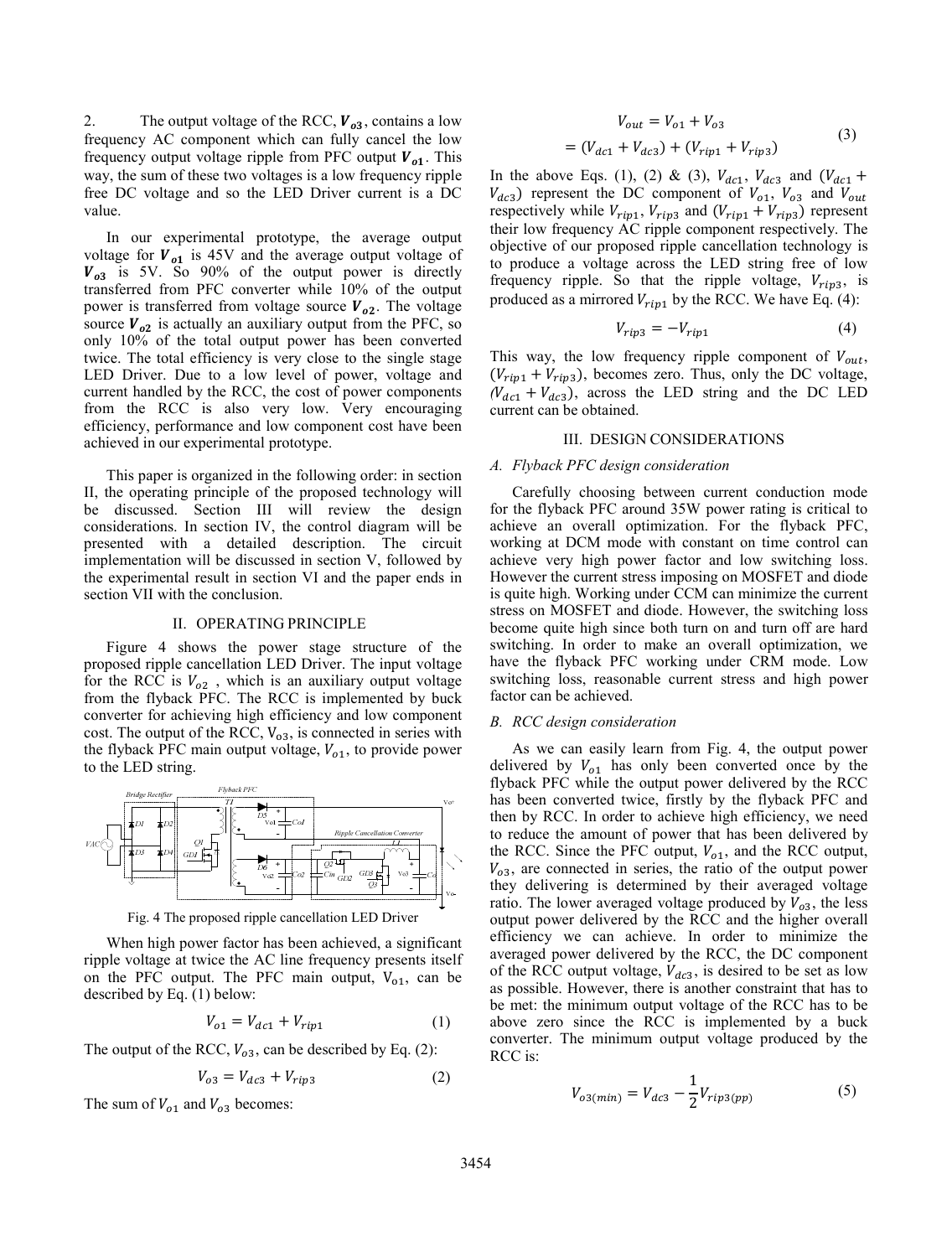In Eq. (5),  $V_{rip3(pp)}$  represents the peak to peak value of  $V_{rip3}$ . The condition of  $V_{o3(min)} > 0$  needs to be met when considering the minimum value for  $V_{dc3}$ . The AC ripple value of the PFC output is determined by the output power and the output storage capacitance. In our experimental prototype, the AC ripple component  $V_{rip1}$  and  $V_{rip3}$  are as high as 6V pk-pk. The RCC output is designed to be averaged at 5V DC so that the swing of  $V_{03}$  is in the range of 2V~8V. On the other hand, the peak value of the RCC output sets the minimum input voltage allowed for the RCC converter. The maximum output voltage from the RCC is:

$$
V_{o3(max)} = V_{dc3} + \frac{1}{2} V_{rip(pp)} \tag{6}
$$

Since the RCC is implemented by a buck converter, the RCC input voltage,  $V_{o2}$ , has to be higher than its output voltage. In our experimental prototype,  $V_{o3(max)}$  is 8V. V<sub>o2</sub> is set to be higher than 8V to meet the requirement of  $V_{o2} > V_{o3(max)}$ .

# IV. CONTROL STRATEGY

Figure 5 shows the control diagram of the proposed zero ripple technology. The sum of voltage  $V_{o1}$  and  $V_{o3}$ ,  $V_o$ , is the voltage across LED strings. LED current is sensed and compared with the current reference  $I_{ref}$ . The error current information is compensated and fed back to primary side controller through opto-coupler. This way, the output voltage  $V_{o1}$  can be controlled and the LED current is regulated equal to current reference. The DC voltage of  $V_{o3}$ is a fixed value and is set by voltage  $V_{dc}$ .  $V_{dc}$  is designed according to the analysis covered in Section III. The low frequency ripple voltage of  $V_{o1}$  is sensed.  $V_{dc}$  subtracting  $V_{rip1}$  results  $V_{ref}$ , which is the reference voltage for the RCC. This way, the AC component of  $V_{ref}$  is a mirrored value of  $V_{o1}$ 's low frequency voltage ripple. In order to achieve very good reference tracking, a fast feedback loop for RCC has been designed to allow RCC output voltage,  $V_{o3}$ , to closely follow  $V_{ref}$ . So the AC ripple component from  $V_{o1}$  and  $V_{o3}$  cancel each other out very well. A DC voltage appears across the LED string and produces a DC LED current.



Fig. 5 The control diagram of proposed zero ripple technology

# V. CIRCUIT IMPLEMENTATION

In order to cancel low frequency ripple from the flyback PFC output Vo1, a proper designed ripple sensing and conditioning circuit becomes very critical. Figure 6 shows the detailed circuit implementation. From practical points of view, all resistors used for signal conditioning are selected to be within 0.5% tolerance in order to precisely set the AC ripple amplitude. The OpAmps used in AC ripple sensing and conditioning circuit deal with 120Hz frequency signal, so a general purpose low power consumption OpAmp should be good enough. TLV274CDR from TI is chosen in order to lower component cost and static power consumption.



and conditioning circuit

Since the negative end of the flyback PFC output,  $V_{o1-}$ , is connected to the positive end of the RCC output, the voltage (  $V_{o1}$  + ,  $V_{o1}$  –) is a differential signal pair with respect to controller ground. A differential to single end conversion circuit is built to sense  $V_{o1}$ . The voltage  $V_a$  is a scale down version of  $V_{o1}$  with reference being the controller ground:

$$
V_a = \frac{1}{10} (V_{dc1} + V_{rip1})
$$
 (7)

The high frequency switching noise and ripple presenting on  $V_a$  will be filtered by filter capacitor  $C_f$ . The DC component of  $V_a$  will be blocked by capacitor C1. C1 and R1 is carefully selected to let the low frequency AC ripple fully pass. The low frequency AC component of  $V_a$ ,  $\frac{1}{10}V_{rip1}$ , then be amplified by factor  $\frac{5}{3}$  and added with a pre-designed DC biasing. The output of this part circuit,  $V_b$ , can be described:

$$
V_b = 0.8 + \frac{1}{6} V_{rip1}
$$
 (8)

The average of  $V<sub>b</sub>$  and  $V<sub>c</sub>$  will be fed to the feedback pin of buck regulator TPS45629. With a sound feedback design, the FB pin is regulated at 0.8V so we can have:

$$
\frac{V_b + V_c}{2} = 0.8\tag{9}
$$

and  $V_c$  equals to :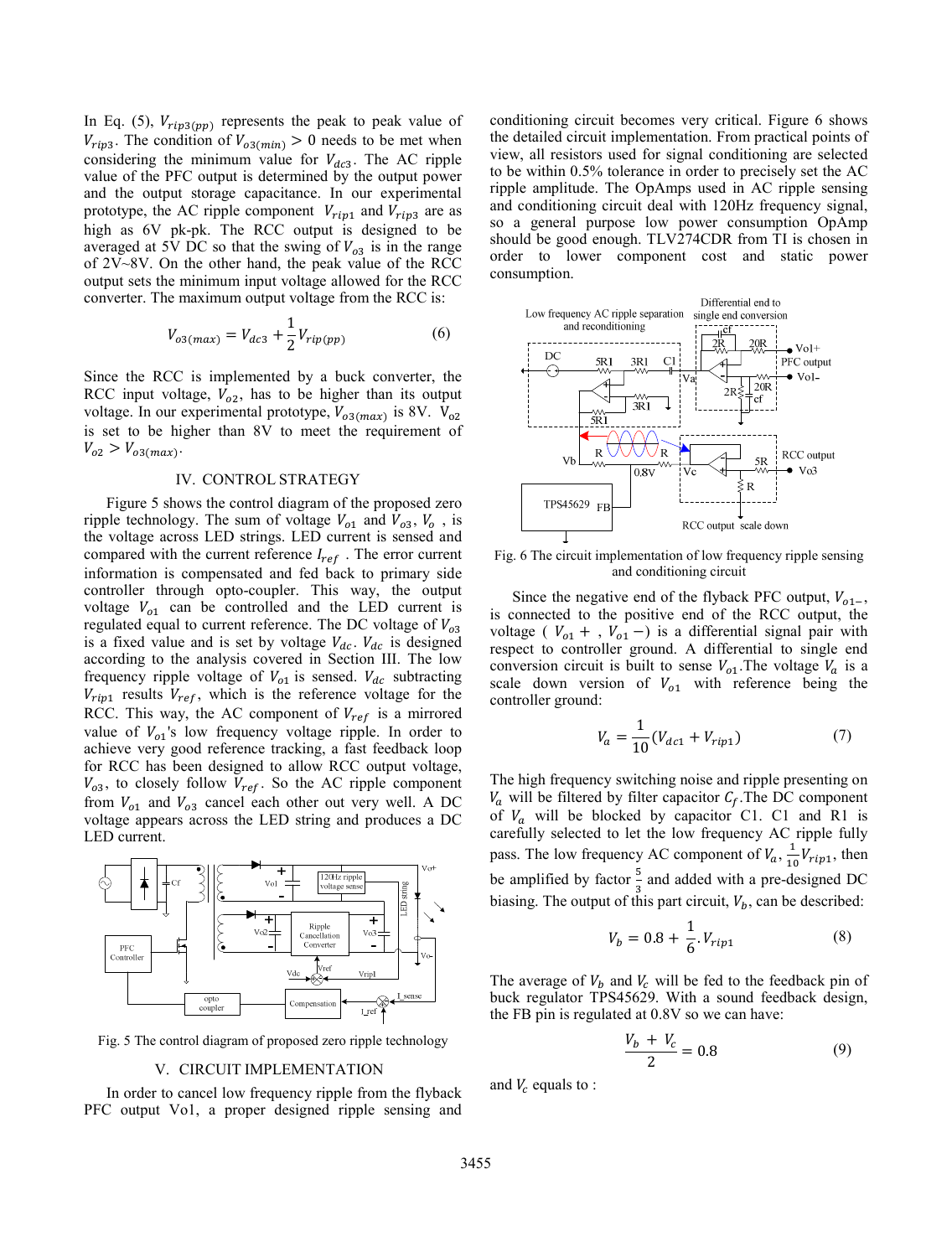$$
V_c = 0.8 - \frac{1}{6} V_{rip1}
$$
 (10)

Since  $V_c$  is also equals to the 1/6 of Vo3, so the output of RCC become:

$$
V_{o3} = 4.8 - V_{rip1} \tag{11}
$$

As we can obtain from Eq. (11), the low frequency AC ripple from PFC output  $V_{01}$  is mirrored by AC component of  $V_{03}$ , and they will cancel out each other by connecting  $V_{01}$ and  $V_{o3}$  in series. The voltage across the LED string becomes a low frequency ripple free DC voltage.

# VI. EXPERIMENTAL RESULTS

A low frequency ripple cancellation LED Driver based on a flyback PFC plus RCC structure has been built and tested. Figure 7 shows the key waveform from our experimental prototype. The 120Hz ripple voltage from the flyback PFC output has been mirrored by RCC output. They cancel out each other very well. The sum of these two voltages becomes a DC voltage and a DC LED current has been obtained.



Fig. 7 Ripple cancellation between PFC output and RCC output

Figure 8 & 9 shows the performance comparison between our proposed ripple cancellation technology and the conventional single stage LED Driver.



Fig. 8 LED ripple current under 110VAC input: (a) proposed technology; (b) conventional single stage LED Driver.

Both prototypes use the same output capacitor value of 470uF. The LED string used in our experimental setup is made of 23 piece LEDs (part number: LR W5AM-HZJZ-1- Z) connected in series. It has been demonstrated from the waveforms that the 120Hz LED ripple current has been reduced from 400mA Pk-Pk to 1.3mA Pk-Pk with our proposed ripple cancellation technology.



Fig. 9 LED ripple current under 220VAC input: (a) proposed technology; (b) conventional single stage LED Driver.

The ripple reduction ratio is as great as 266 times. With this new technology, we are able to achieve comparable performance as two stages LED Driver. The digital scope's FFT function is used to measure the amplitude of the 120Hz ripple current, separating it from the high frequency switching ripple current.

Unlike a two stage LED Driver structure where all output power has been converted by both the power stages, 90% of the output power has only been converted once in our proposed technology. So the efficiency of our proposed technology is very close to the efficiency of a conventional single stage LED Driver. The full load efficiency comparison between the conventional single stage LED Driver, the conventional two stages LED Driver as well as our proposed solution has been shown at Fig. 10. With our proposed technology, the efficiency at full load is 85.5%, which is very close to 86.5% efficiency achieved by the single stage LED Driver and is much higher than the conventional two stages solution with 82.5% efficiency.



Fig. 10 Full load efficiency comparison between the conventional single stage LED Driver, the conventional two stages LED Driver and our proposed technology

Since only 10% of output power (3.5W, 5V-0.7A) is delivered by the RCC, the level of power processed by the RCC is quite low. Due to the low input and output voltage interface of the RCC, the semiconductor power components of the RCC can be selected with low voltage, low current rating. So the component cost from the RCC is much lower than the secondary stages DC-DC converter in the conventional two stages LED Driver or the Bi-directional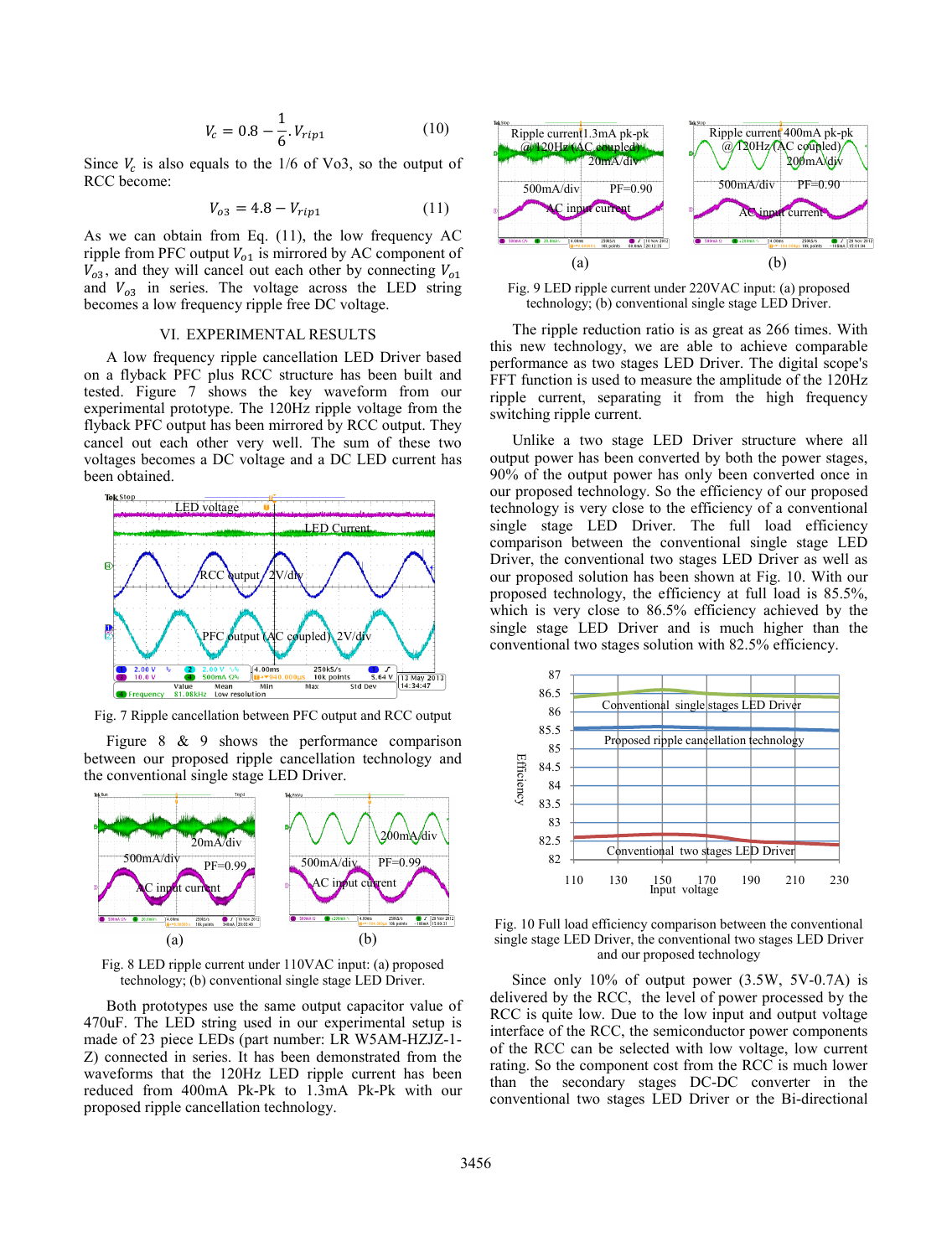DC-DC in [11-12]. The component comparison made between the RCC and the second stage DC-DC in conventional two stages LED Driver has been shown in Table 1.

|  |  |  | <b>TABLE 1. BOM comparison</b> |
|--|--|--|--------------------------------|
|--|--|--|--------------------------------|

| <b>Components</b>             | <b>Second stages DC/DC</b>                                           | <b>RCC</b>                                                                                                                                                   |
|-------------------------------|----------------------------------------------------------------------|--------------------------------------------------------------------------------------------------------------------------------------------------------------|
| <b>Buck</b><br><b>MOSFET</b>  | Discrete MOSFET with<br>up to 100V rating                            | Use a $12V$ input, $2A$<br>output integrated Buck<br>converter (MOSFET,<br>Driver and controller in<br>one package), such as<br>FAN2013, LM2651,<br>TPS54620 |
| Buck diode                    | Discrete diode with up to<br>100V rating                             |                                                                                                                                                              |
| Buck high<br>side Driver      | FA5650 high side and<br>low side Driver                              |                                                                                                                                                              |
| <b>Buck PWM</b><br>controller | Generic PWM controller                                               |                                                                                                                                                              |
| <b>Buck</b><br>inductor       | RCP1317NP-470MMT,<br>47uH, 69mohm, 13.5mm<br>diameter, 17.5mm (high) | <b>IHLP2020CZER4R7M11</b><br>4.7uH, 54mohm, 5.2mmx<br>$5.5$ mm x $3$ mm (high)                                                                               |
| Buck output<br>capacitor      | 470uF, 63V                                                           | 20uF / 10V ceramic                                                                                                                                           |

The second stage DC-DC converter in the conventional two stages LED Driver needs to handle all the output power. The input voltage is in the range of 60~70V when 50V output voltage is required. We need to use discrete power components because of this voltage rating. On the other hand, due to the low power, voltage and current handled by the RCC, we can use an integrated regulator which includes MOSFETs, gate Driver, and controller. Our proposed solution will be much more cost effective and easy to implement. The output filter inductor and capacitor used in the RCC is also much less expensive than the components used in the second stage DC-DC converter due to lower power handed by them. The overall component cost of our proposed technology is much lower than conventional two stages LED Driver.

# VII. CONCLUSION

Due to only a small fraction of output power being handed by the RCC, the efficiency and overall component cost of our proposed technology is very close to single stage LED Driver. An efficiency of 85.5% has been achieved in our 35W, 50V-0.7A prototype. With our proposed ripple cancellation technology, the low frequency LED ripple current has been greatly removed in our experimental prototype. The LED current regulation of our prototype is just as good as the two stage counterpart. No compromise needs to be made between achieving high power factor and the amount of energy storage capacitance used. Near unity power factor and as low as 1.3mA pk-pk 120Hz ripple current have been recorded in our prototype. From practical point of view, another great merit of our proposed structure is the independence operation between power Driver circuit of the RCC and the flyback PFC. The RCC can be designed as a standard module to work with any other PFC as long as the interface has been specified. This feature will further bring down the cost of RCC converter.

## REFERENCE

- [1] J. Zhang, H. Zeng and T. Jiang, "A Primary-Side Control Scheme for High-Power-Factor LED Driver With TRIAC Dimming Capability, IEEE Transactions on Power Electronics, vol.27, no.11, 2012, pp.4619-4629
- [2] X.G. Xie, J. Wang, C. Zhao, Q. Lu and S. Liu, "A Novel Output Current Estimation and Regulation Circuit for Primary Side Controlled High Power Factor Single-Stage Flyback LED Driver", IEEE Transactions on Power Electronics, vol.27, no.11, 2012, pp.4602-4612.
- [3] H.H Chou, Y.S Hwang and J.J Chen, "An Adaptive Output Current Estimation Circuit for a Primary-Side Controlled LED Driver," IEEE Transactions on Power Electronics, vol.28, no.10, Oct. 2013, pp.4811,4819
- [4] J.T Hwang, M.S Jung, D.H Kim, J.H Lee, M.H Jung and J.H Shin, "Off-the-Line Primary Side Regulation LED Lamp Driver With Single-Stage PFC and TRIAC Dimming Using LED Forward Voltage and Duty Variation Tracking Control," IEEE Journal of Solid-State Circuits, vol.47, no.12, Dec. 2012, pp.3081,3094
- [5] S.J. Cheng, Y.C. Yan, C.C. Chuang, H.J. Chiu, Y.K. Lo and S.C. Mou, "A single-stage high efficiency high power factor LED Driver" IEEE Vehicle Power and Propulsion Conference, (VPPC) , 2009, pp.1416-1420.
- [6] M. Ali, M. Orabi, M.E. Ahmed, and A.E. Aroudi, "A single stage SEPIC PFC converter for LED street lighting applications" 2010 IEEE International Conference on Power and Energy (PECon), 2010, pp.501-506.
- [7] C.A. Cheng, F.L. Yang, C.W. Ku and C.H. Yen, "A novel singlestage high power LEDs Driver," IEEE 8th International Conference on Power Electronics and ECCE Asia (ICPE & ECCE), 2011, pp.2733-2740
- [8] Y.Q. Hu, L. Huber and M.M Jovanović, "Single-Stage, Universal-Input AC/DC LED Driver With Current-Controlled Variable PFC Boost Inductor" IEEE Transactions on Power Electronics, vol.27, no.3, 2012, pp.1579-1588.
- [9] Y. Li, and C. Chen, "A Novel Primary-Side-Regulation (PSR) Scheme for Single-Stage High-Power-Factor AC-to-DC LED Driving Circuit," IEEE Transactions on Industrial Electronics, vol.PP, no.99, pp.1.
- [10] X.B. Ruan, B.B. Wang, K. Yao, S. Wang, "Optimum Injected Current Harmonics to Minimize Peak-to-Average Ratio of LED Current for Electrolytic Capacitor-Less AC–DC Drivers" IEEE Transactions on Power Electronics, vol.26, no.7, 2011, pp.1820-1825.
- [11] S. Wang, X.B. Ruan, K. Yao, S.C. Tan, Y. Yang and Z.H Ye, "A Flicker-Free Electrolytic Capacitor-Less AC–DC LED Driver" IEEE Transactions on Power Electronics, vol.27, no.11, 2012, pp.4540- 4548.
- [12] Q.C. Hu and R. Zane, "Minimizing Required Energy Storage in Off-Line LED Drivers Based on Series-Input Converter Modules" ,IEEE Transactions on Power Electronics, vol.26, no.10, 2011 pp.2887-2895.
- [13] H.B. Ma, J.S Lai, Q.Y Feng, W.S Yu, C. Zheng and Z. Zhao, "A Novel Valley-Fill SEPIC-Derived Power Supply Without Electrolytic Capacitor for LED Lighting Application," IEEE Transactions on Power Electronics, vol.27, no.6, June 2012, pp.3057,3071
- [14] M. Arias, D.G. Lamar, F.F. Linera, D. Balocco, A.A. Diallo and J. Sebastián, "Design of a Soft-Switching Asymmetrical Half-Bridge Converter as Second Stage of an LED Driver for Street Lighting Application" IEEE Transactions on Power Electronics, vol.27, no.3, 2012, pp.1608-1621.
- [15] V.D.B. Heinz, S. Georg and W. Matthias, "Power Driver topologies and control schemes for LEDs," Annual Twenty Second IEEE Applied Power Electronics Conference, (APEC), 2007, pp.1319- 1325.
- [16] Y. Chen, X.K. Wu, Z.M. Qian and W.P. Zhang, "Design and optimization of a wide output voltage range LED Driver based on